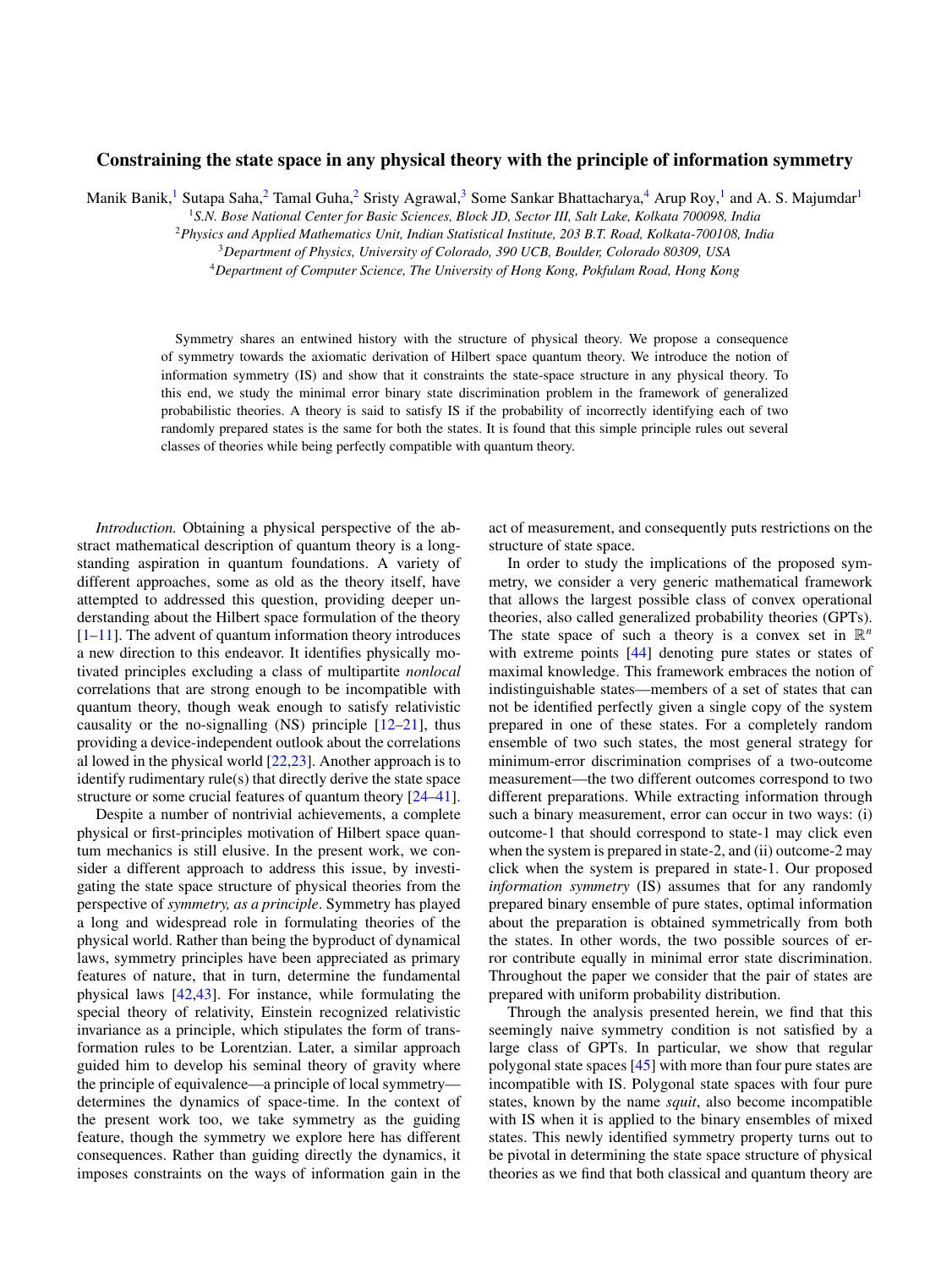perfectly compatible with IS. We begin our analysis with a brief discussion on the mathematical framework of GPTs.

*Framework.* The structure of any operational theory consists of three basic notions—state or preparation, observable or measurement, and transformation [\[24,26,30,31\]](#page-4-0). While observables correspond to the possible choices of measurement on the system, its initial preparation is represented by a state, and the time evolution of the state is governed by some transformation rule. In the *prepare and measure* scenario, the state and observable together yields the statistical prediction of an outcome event.

Preparation or state  $\omega$  of a system specifies outcome probabilities for all measurements that can be performed on it. A complete specification of the state is achieved by listing the outcome probabilities for measurements belonging to a "fiducial set"  $[24,26]$ . The set  $\Omega$  of all possible states is a compact and convex set embedded in the positive convex cone  $V_{+}$  (see Ref. [\[44\]](#page-4-0) for precise definition) of some real vector space *V*. Convexity of  $\Omega$  assures that any statistical mixture of states is a valid state. The extremal points of the set  $\Omega$  are called pure states. For example, state of a quantum system associated with Hilbert space  $H$  is described by positive semidefinite operator with unit trace, *i.e.*, a density operator  $\rho \in \mathcal{D}(\mathcal{H})$ , where  $\mathcal{D}(\mathcal{H})$  denotes the set of density operators acting on  $H$ . For the simplest two level quantum system (also called a qubit)  $\mathcal{D}(\mathbb{C}^2)$  is isomorphic to a unit sphere in  $\mathbb{R}^3$ centered at the origin, where points on the surface correspond to pure states.

An effect *e* is a linear functional on  $\Omega$  that maps each state onto a probability  $p(e|\omega)$  representing successful filter of the effect  $e$  on the state  $\omega$ . Unit effect  $u$  is defined as,  $p(u|\omega) = 1$ ,  $\forall \omega \in \Omega$ . The set of all linear functionals forms a convex set embedded in the cone  $V^*$  dual to the state cone *V*<sub>+</sub>. The set of effects is occasionally denoted as  $\Omega^* \subset V^*_+$ . A *d*-outcome measurement *M* is specified by a collection of *d* effects, *i.e.*,  $M \equiv \{e_j \mid \sum_j e_j = u\}$ . For every effect *e* one can always construct a dichotomic measurement  $M$  :=  ${e, \bar{e}}$  such that  $p(e|\omega) + p(\bar{e}|\omega) = 1$ ,  $\forall \omega \in \Omega$ ;  $\bar{e}$  is called the complementary effect of *e*. Likewise the states, effects can also be characterized as pure and mixed ones. Framework of GPTs may assume, a priori, that not all mathematically well-defined states are allowed physical states and not all mathematically well-defined observables are allowed physical operations. For example, the set of physically allowed effects  $\mathcal E$  may be a strict subset of  $\Omega^*$ . A theory is called 'dual' if it allows all elements of  $\Omega^*$  as valid effects [\[46\]](#page-4-0). In this generic framework of probabilistic theory, one can define the notion of distinguishable states.

*Definition 1.* Members of a set of *n* states  $\{\omega_i\}_{i=1}^n \subset \Omega$  are called distinguishable if they can be perfectly identified in a single shot measurement, i.e., if there exists an *n*-outcome measurement  $M = \{e_j \mid \sum_{j=1}^n e_j = u\}$  such that  $p(e_j|w_i) =$  $\delta_{ij}$ .

Not every set of states can be perfectly discriminated. However, a set of such indistinguishable states can be distinguished probabilistically allowing one to define the following state discrimination task. Suppose one of the states chosen randomly from the pair  $\{\omega_1, \omega_2\} \subset \Omega$  is given. The aim is to optimally guess the correct state while one copy of the system is provided. Without loss of generality one can perform a two

outcome measurement  $M = \{e_1, e_2 \mid e_1 + e_2 = u\}$  and guess the state as  $\omega_i$  while the effect  $e_i$  clicks. The error in guessing can occur in two ways—effect *e*<sup>1</sup> clicks when the given state is actually  $\omega_2$  which happen with probability  $p_{12} := p(e_1|\omega_2)$ , and with  $p_{21} := p(e_2|\omega_1)$  probability effect  $e_2$  clicks when the given state is actually  $\omega_1$ . As the states are chosen with uniform probability, the total error is therefore  $p_E = \frac{1}{2}(p_{12} + p_{12})$  $p_{21}$ ), and hence, the probability of successful guessing is  $p_I =$ 1 –  $p_E$ . The measurement that minimizes the error  $p_E^{\text{min}}$  :=  $\min_M p_E$  is known as the Helstrom measurement, initially studied for quantum ensembles in 1970's [\[47–49\]](#page-4-0) and more recently, also studied in the GPT framework [\[50–53\]](#page-4-0). While *e*<sup>1</sup> and  $e_2$  used in the above discrimination task are mixed effects in general, however in the Helstrom measurement one of them is a pure effect.

*Remark 1.* For any pair of indistinguishable states in a GPT the measurement that optimally discriminates the states consists of a pure effect and its complementary effect.

In a GPT a pure state corresponds to the state of maximal knowledge. While in binary state-discrimination problem, a pair of such states are given randomly with uniform probability distribution, it seems that both states should contribute identically in the error probability of optimal guessing. This leads us to the following definition.

*Definition 2.* A GPT is said to satisfy information symmetry (IS) if  $p_{12} = p_{21}$  in  $p_E^{\text{min}}$  for every pair of pure states allowed in that GPT. In orther words, for any pair of pure states, maximum information about the ensemble is obtained only if both states contribute symmetrically to this quantity.

Classical theory trivially satisfies IS as all the pure states are perfectly distinguishable. The classical state space with *d* number of perfectly distinguishable states is a  $(d-1)$ -simplex. In quantum mechanics, there however exists indistinguishable pure states. For a pair of such pure states,  $\psi = |\psi\rangle \langle \psi|$ ,  $\phi = |\phi\rangle \langle \phi| \in \mathcal{D}(\mathcal{H})$  the minimum error state discrimination (MESD) is obtained through Helstrom measurement [\[47–49\]](#page-4-0). While  $\psi$  and  $\phi$  are prepared randomly with equal probability, the measurement  $M \equiv \{E_{\psi}, E_{\phi} \mid E_{\psi}, E_{\phi} \in \mathcal{L}^{+}(\mathcal{H}) \text{ s.t. } E_{\psi} + E_{\phi} = \mathbb{I}\}\text{ achievable}$ ing MESD is the one consisting of projectors onto the basis that "straddles"  $\psi$  and  $\phi$  in Hilbert space, and we have  $p_E^{\text{min}} = \frac{1}{2} (1 - \sqrt{1 - |\langle \psi | \phi \rangle|^2})$  [\[44\]](#page-4-0);  $\mathcal{L}^+(\mathcal{H})$  i s the set of positive operators on  $H$ . Although IS holds true in classical and quantum theory, we now show that the class of GPTs with regular polygonal state spaces are not compatible with it.

*Regular polygonal state spaces.* An associated toy theory for bipartite systems was first proposed to demonstrate the possibility of no-signaling theories which can have nonlocal behavior similar to quantum mechanics [\[54\]](#page-4-0). This entails the need to exclude such theories by providing new *physical* principles. In fact, several successful attempts have been made to exclude stronger than quantum nonlocal correlations [\[12](#page-3-0)[–21\]](#page-4-0). Here we take a different approach. We aim to exclude a large class of such theories by invoking principle(s) that consider only the elementary system, i.e., single partite system.

For an elementary system the state space  $\Omega_n$  is a regular polygon with *n* vertices [\[45,55–](#page-4-0)[60\]](#page-5-0). For a fixed *n*,  $\Omega_n$  is the convex hull of *n* pure states  $\{\omega_i\}_{i=0}^{n-1}$  with  $\omega_i := (r_n \cos(\frac{2\pi i}{n}), r_n \sin(\frac{2\pi i}{n}), 1)^T \in \mathbb{R}^3$ ; where *T* denotes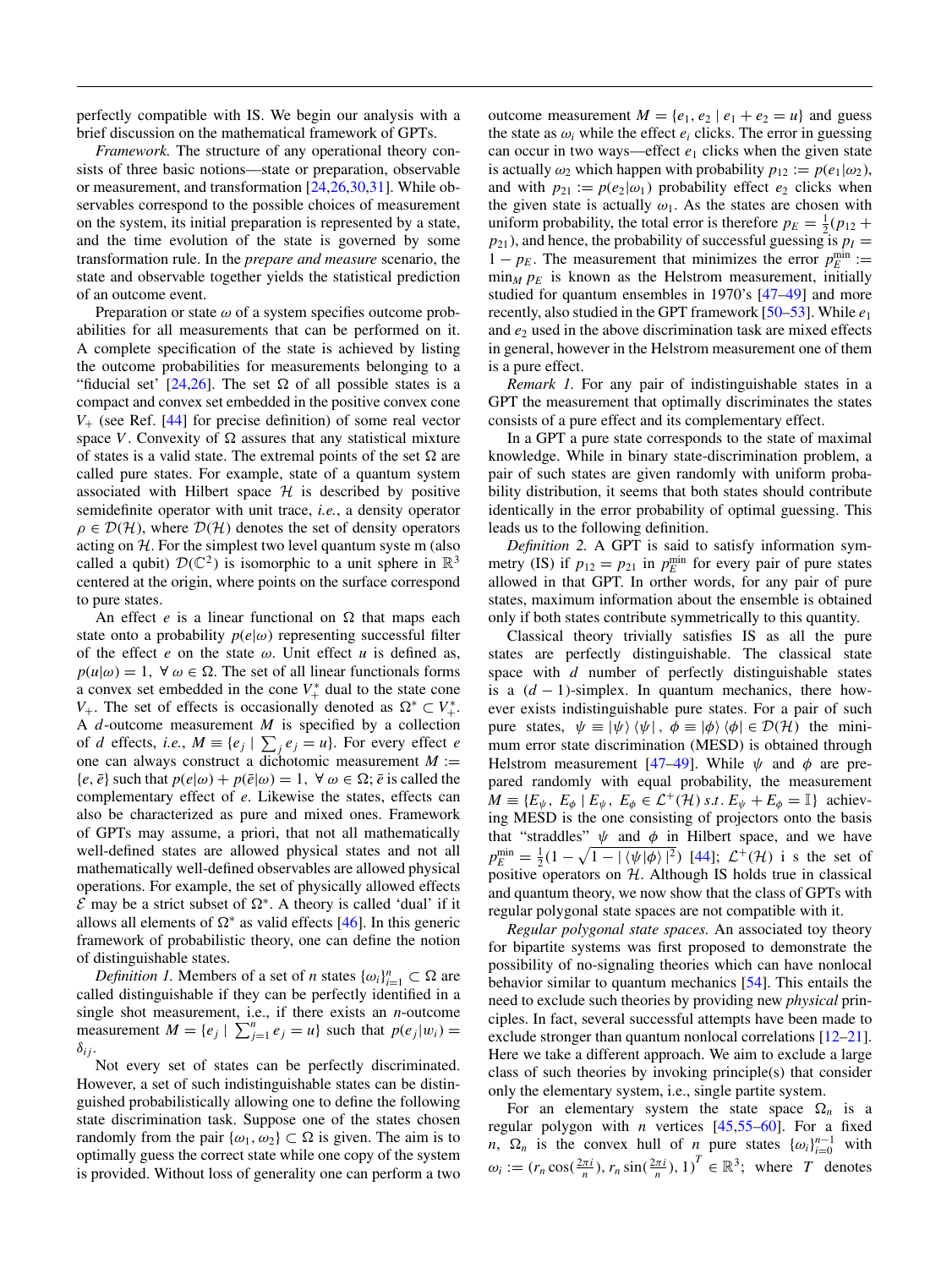

FIG. 1. State and effect spaces of *squit* (left) and *pentagon* (right) models. Blue dots are the extremal states and red dots denote the ray extremal effects. Green dots denote extremal effects that are not ray extremal. In the squit model the effect  $e_1$  is scaled up to  $\tilde{e}_1$  so that its tip (black dot) lies on the normalized states space (green surface) and it can be represented as  $\tilde{e}_1 = u + \hat{e}_1$ . In the pentagon model, the state  $\omega_0$  and the states  $\omega_0^{(\eta)} := \eta \omega_0' + (1 - \eta) \omega_0'' \equiv \eta \omega_2 + (1 - \eta) \omega_3$ are perfectly distinguishable by the dichotomic measurement  $M \equiv$  $\{e_0, \bar{e}_0\}$ , for all  $\eta \in [0, 1]$ .

transpose and  $r_n := \sqrt{\sec(\pi/n)}$ . The unit effect is given by  $u := (0, 0, 1)^T$ . The set  $\mathcal E$  of all possible measurement effects consists of convex hull of zero effect, unit effect, and the extremal effects  $\{e_i, \bar{e}_i\}_{i=0}^{n-1}$ , where  $e_i := \frac{1}{2}(r_n \cos(\frac{(2i-1)\pi}{n}), r_n \sin(\frac{(2i-1)\pi}{n}), 1)$  for even *n* and  $e_i := \frac{1}{1+r_n^2}(r_n \cos(\frac{2\pi i}{n}), r_n \sin(\frac{2\pi i}{n}), 1)$  for odd *n*.

The pure effects  ${e_i}_{i=0}^{n-1}$  correspond to exposed rays and consequently the extreme rays of  $V^*_{+}$  [\[44](#page-4-0)[,61\]](#page-5-0). For odd-gonal cases, due to self-duality of state cone  $V_+$  and its effect cone  $V^*$  [\[62\]](#page-5-0) every pure effect  $e_i$  has one to one ray-correspondence to the pure state  $\omega_i$ . Consequently, for every pure state  $\omega_i$  there exist exactly two other pure states  $\omega_i$  and  $\omega_i$ <sup>*i*</sup> such that  $\omega_i$  and  $\bar{\omega}_i^{(\eta)} := \eta \omega_i' + (1 - \eta) \omega_i''$  are always perfectly distinguishable for all  $\eta \in [0, 1]$  (see Fig. 1). The discriminating measurement consists of the effects  $\{e_i, \bar{e}_i\}$  such that  $p(e_i|\omega_i) = 1$  and  $p(e_i|\bar{\omega}_i^{(\eta)}) = 0$ . The effects  $\{\bar{e}_i\}_{i=0}^{n-1}$  are extremal elements of  $\mathcal E$  but they are not ray extremal, i.e., they do not lie on an extremal ray of the cone  $V^*_{+}$  [\[63\]](#page-5-0). For an even-gon, the scenario is quite different as the self duality between  $V_+$  and  $V_{+}^{*}$  is absent. Here, all the  $e_i$ 's and their complementary effects  $\bar{e}_i$ 's correspond to extreme rays of  $V^*_{+}$ .

Every ray-extremal effect *e* generates an extreme ray λ*e* for the cone  $V_+^*$ , where  $\lambda \geqslant 0$ . With proper choice of  $\lambda$ any such *e* can be scaled up to a new  $\tilde{e} \equiv \lambda e$ , such that the tip of this scaled effect vector  $\tilde{e}$  lies on the normalized state plane. Let us consider a particular direct sum decomposition of the space  $\mathbb{R}^3$ , i.e.,  $\mathbb{R}^3 = \mathbb{R}u \oplus \hat{V}$ , where  $\hat{V}$  is a two-dimensional subspace of  $\mathbb{R}^3$  parallel to the *X*-*Y* plane. This allows a particular representation of  $\tilde{e}$  in the following way  $\tilde{e} = u + \hat{e}$ , where  $\hat{e} \in \hat{V}$ . Similarly, every  $\omega \in \Omega$  has a representation  $\omega = u + \hat{w}$ , with  $\hat{w} \in \hat{V}$  (see Fig. 1). In this representation, the outcome probability of the effect *e* on the state  $\omega$  reads  $p(e|w) = \lambda p(\tilde{e}|\omega) = \lambda(u + \hat{e}).(u + \hat{\omega}) = \lambda(1 +$  $\hat{e}$ . $\hat{\omega}$ ) [\[64\]](#page-5-0), where dot represents euclidean inner-product in  $\mathbb{R}^n$ . Set of the vectors  $\hat{\omega}$  corresponding to the states  $\omega \in \Omega$ 



FIG. 2. Absolute difference between  $p$  and  $\bar{p}$  is plotted against  $m \geq 2, m \in \mathbb{Z}$ , where  $\Omega_{(2m+1)}$  is the corresponding odd-gon state space. Inset depicts magnified plot for higher values of *m*.

forms a convex-compact set  $\hat{W}_s \subset \hat{V}$ . For the *n*-gonal case, norm of these vectors satisfy the bound  $||\hat{\omega}||_2 \le r_n$  with exactly *n* vectors saturating the bound. Similarly the vectors  $\hat{e}$  forms another convex-compact set  $\hat{W}_e \subset \hat{V}$  and  $||\hat{e}||_2 \le r_n$ with exactly *n* vectors saturating the bound. Self-duality for the odd-gonal cases imply  $\hat{W}_s = \hat{W}_e$  which is not the case for even *n*.

*Theorem 1.* GPTs with state space  $\Omega_n$  with  $n > 3$  (for odd *n*) and with  $n > 4$  (for even *n*) are not compatible with IS.

*Proof.* Let us first consider an *n*-gonal state space with odd *n* and  $n > 3$ . Without loss of generality, consider the two neighboring states  $\omega_0, \omega_1 \in \Omega_n$ . According to Remark 1 the measurement that optimally discriminate these states consists of one of the effects corresponding to the vectors  $\hat{e}_{n-k} \in \hat{W}_e$  such that  $||\hat{e}_{n-k}||_2 = r_n$ , with  $k \in \{0, \dots, n-1\}$ and its complementary effects. With such a measurement the error reads as

$$
p_E = \frac{1}{2} \left[ 1 + \frac{1}{1 + r_n^2} \hat{e}_{n-k} . (\hat{\omega}_0 - \hat{\omega}_1) \right].
$$
 (1)

Let us denote the angle between  $\hat{e}_{n-k}$  and  $(\hat{\omega}_0 - \hat{\omega}_1)$  as  $\theta_k$ . It is evident from (1) that for minimal error *k* should be chosen in a way that  $|\theta_k - \pi| \to 0$ . However, the self-duality of odd-gonal theory demands that  $\theta_k = \frac{\pi}{2} + (2k+1)\frac{\pi}{n}$ . Then, a straightforward calculation shows that minimal error discrimination is achieved for  $k = \lceil \frac{n}{4} \rceil$ . For this optimal measurement, probability of clicking  $e_{n-k}$  when the input state is  $\omega_0$  is given by  $p = \frac{1}{1 + r_n^2} [1 + r_n^2 \cos{\{\frac{2\pi}{n}(k+1)\}}]$  and probability of clicking  $\bar{e}_{n-k}$  on  $\omega_1$  is given by  $\bar{p} = \frac{r_n^2}{1+r_n^2} [1 - \cos(\frac{2\pi}{n}k)]$ . An elementary trigonometric argument ensures that the probabilities *p* and  $\bar{p}$  are not same for any  $\Omega_n$ , with odd *n* and  $n \geq 3$ . The absolute difference of these two probabilities, however, decreases with increasing *n* (see Fig. 2).

The proof for the even-gonal case is similar to the oddgonal case. We provide the detailed proof in Ref. [\[44\]](#page-4-0). -

We have shown that all polygonal state spaces  $\Omega_n$ , with  $n \geqslant 5$  are incompatible with IS. Now the question arises as to what happens for  $n = 4$  which corresponds to the marginal state space of the most general two-input-two output bipartite NS correlations. This state apace is also known by the name *squit* whose center corresponds to the marginal state of the famous Popescu-Rohrlich correlation [\[54\]](#page-4-0). Here we have the following observation about squit state space.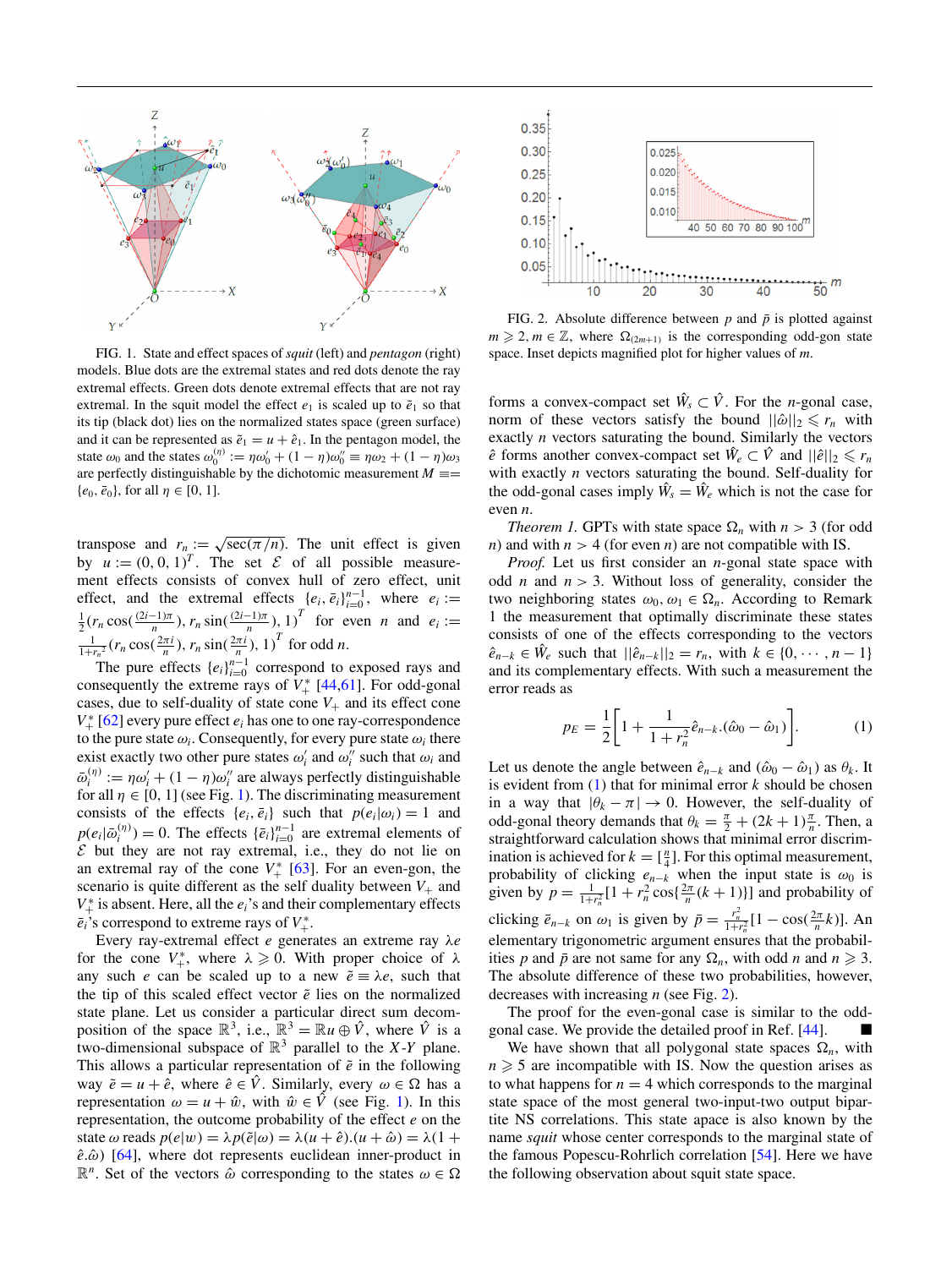<span id="page-3-0"></span>*Observation 1.* Any pair of pure states in squit can be discriminated perfectly.

It is possible to generalize IS that applies to the ensemble of mixed states. A GPT is said to be compatible with generalized information symmetry (GIS) if every pair of states each having identical *minimal* type subjective ignorance can be optimally discriminated with symmetric error measurement. While a pure state is the state of maximal knowledge, *i.e.*, contains no subjective ignorance, a state  $\omega$  is said to have *minimal* type subjective ignorance if it allows a convex decomposition in terms of two distinguishable pure states, *i.e.*,  $\omega = p\omega_i + (1 - p)\omega_i$  for some perfectly distinguishable pair of pure states  $\omega_i$  and  $\omega_j$ . Two such states  $\omega = p\omega_l + (1 - p\omega_j)$ *p*) $\omega_i$  and  $\omega' = q\omega_k + (1 - q)\omega_l$  are said to have identical subjective ignorance when  $p = q$ . It turns out that *squit* state space does not satisfy GIS while quantum theory is perfectly compatible with GIS [\[44\]](#page-4-0).

*Discussions.* The newly identified symmetric primitive, namely, the information symmetry, has important implications in the axiomatic derivation of Hilbert space quantum mechanics as it puts nontrivial restrictions on the state space structure of generalized probabilistic models. While the state space of quantum theory is perfectly compatible with IS, we find that the polygonal state spaces do not satisfy this elementary symmetry condition, or its generalized version.

In this context, it is worth mentioning a couple of other features of the structure of GPTs, which though interesting, are not powerful enough to exclude various categories of models while allowing for quantum and classical mechanics in the manner of IS. First, the notion of logical bit-symmetry [\[33\]](#page-4-0) imparts self-duality on the state space leading to the exclusion of even-gonal state spaces only, but not the oddgonal ones [\[45\]](#page-4-0). Secondly, polygonal state spaces lack well defined purification for all states [\[65\]](#page-5-0). However, the state space of the classical bit also lacks this particular property,

whereas it satisfies IS. On the other extreme, the "toy bit" model of Spekkens [\[66\]](#page-5-0) does not satisfy IS though it may allow well defined purification [\[44\]](#page-4-0).

To summarize, IS imparts a remarkable restriction on the state space structure, excluding all regular polygonal state spaces as well as the Spekkens model, thus representing a more stringent structural constraint compared to self-duality. Moreover, unlike bit-symmetry, IS assumes no constraint on the dynamics of the theory. Before concluding, note that though it can be shown that the state space of the bipartite NS box with a Bell measurement is equivalent to a Bloch ball [\[39\]](#page-4-0), the formulation of IS is more general and does not involve any structure from composite systems. Finally, it may be interesting to explore implications of IS on other state space structures as well as generalizations of IS for ensembles prepared with bias.

*Acknowledgments.* We would like to acknowledge stimulating discussions with Guruprasad Kar and Ashutosh Rai. S.S.B. acknowledges fruitful discussions with Giulio Chiribella and Michele Dall'Arno. M.B. likes to acknowledge discussions with Karol Horodecki during QIPA-18 at HRI, Allahabad, India. S.A. acknowledges the support through Research Grant of INSPIRE Faculty Award of MB which supported her visit at S. N. Bose National Center for Basic Sciences. S.S.B. acknowledges his visit at S. N. Bose National Center for Basic Sciences. M.B. acknowledges support through an INSPIRE-faculty position at S. N. Bose National Center for Basic Sciences by the Department of Science and Technology, Government of India. SSB is supported by the John Templeton Foundation through grant 60609, Quantum Causal Structures. The opinions expressed in this publication are those of the authors and do not necessarily reflect the views of the John Templeton Foundation. A.S.M. acknowledges support from the DST project DST/ICPS/QuEST/2019/Q98.

- [1] G. Birkhoff and J. von Neumann, The Logic of Quantum Mechanics, [Ann. Math.](https://doi.org/10.2307/1968621) **[37](https://doi.org/10.2307/1968621)**, [823](https://doi.org/10.2307/1968621) [\(1936\)](https://doi.org/10.2307/1968621).
- [2] E. Beltrametti and G. Cassinelli, *The Logic of Quantum Mechanics*, Encyclopedia of Mathematics and its Applications (Addison-Wesley, 1981), Vol. 15.
- [3] M. P. Solr, Characterization of hilbert spaces by orthomodular spaces, [Commun. Algebra](https://doi.org/10.1080/00927879508825218) **[23](https://doi.org/10.1080/00927879508825218)**, [219](https://doi.org/10.1080/00927879508825218) [\(1995\)](https://doi.org/10.1080/00927879508825218).
- [4] A. M. Gleason, Measures on the Closed Subspaces of a Hilbert Space, J. Math. Mech. **6**, 885 (1957).
- [5] R. Haag and D. Kastler, An Algebraic Approach to Quantum Field Theory, [J. Math. Phys.](https://doi.org/10.1063/1.1704187) **[5](https://doi.org/10.1063/1.1704187)**, [848](https://doi.org/10.1063/1.1704187) [\(1964\)](https://doi.org/10.1063/1.1704187).
- [6] R. Haag, *Local Quantum Physics Fields, Particles, Algebras* (Springer-Verlag, Berlin Heidelberg, 1996).
- [7] G. W. Mackey, *Mathematical Foundations of Quantum Mechanics* (Benjamin, W. A. New York, 1963; Dover reprint, 2004).
- [8] G. Ludwig, Attempt of an axiomatic foundation of quantum [mechanics and more general theories II, III,](https://doi.org/10.1007/BF01653647) Commun. Math. Phys. **[4](https://doi.org/10.1007/BF01653647)**, [331](https://doi.org/10.1007/BF01653647) [\(1967\)](https://doi.org/10.1007/BF01653647); **[9](https://doi.org/10.1007/BF01654027)**, [1](https://doi.org/10.1007/BF01654027) [\(1968\)](https://doi.org/10.1007/BF01654027).
- [9] B. Mielnik, Geometry of quantum states, [Commun. Math. Phys.](https://doi.org/10.1007/BF01654032) **[9](https://doi.org/10.1007/BF01654032)**, [55](https://doi.org/10.1007/BF01654032) [\(1968\)](https://doi.org/10.1007/BF01654032).
- [10] R. Clifton, J. Bub, and H. Halvorson, Characterizing quantum [theory in terms of information-theoretic constraints,](https://doi.org/10.1023/A:1026056716397) Found. Phys. **[33](https://doi.org/10.1023/A:1026056716397)**, [1561](https://doi.org/10.1023/A:1026056716397) [\(2003\)](https://doi.org/10.1023/A:1026056716397).
- [11] S. Abramsky and B. Coecke, A categorical semantics of quantum protocols, *Proceedings of the 19th IEEE conference on Logic in Computer Science (LiCS'04)* (IEEE Computer Science Press, 2004).
- [12] W. van Dam, Implausible consequences of superstrong nonlocality, [Nat. Comput.](https://doi.org/10.1007/s11047-012-9353-6) **[12](https://doi.org/10.1007/s11047-012-9353-6)**, [9](https://doi.org/10.1007/s11047-012-9353-6) [\(2013\)](https://doi.org/10.1007/s11047-012-9353-6).
- [13] G. Brassard, H. Buhrman, N. Linden, A. A. Méthot, A. Tapp, and F. Unger, Limit on Nonlocality in Any World in Which Communication Complexity Is Not Trivial, [Phys. Rev. Lett.](https://doi.org/10.1103/PhysRevLett.96.250401) **[96](https://doi.org/10.1103/PhysRevLett.96.250401)**, [250401](https://doi.org/10.1103/PhysRevLett.96.250401) [\(2006\)](https://doi.org/10.1103/PhysRevLett.96.250401).
- [14] N. Linden, S. Popescu, A. J. Short, and A. Winter, Quantum Nonlocality and Beyond: Limits from Nonlocal Computation, [Phys. Rev. Lett.](https://doi.org/10.1103/PhysRevLett.99.180502) **[99](https://doi.org/10.1103/PhysRevLett.99.180502)**, [180502](https://doi.org/10.1103/PhysRevLett.99.180502) [\(2007\)](https://doi.org/10.1103/PhysRevLett.99.180502).
- [15] M. Pawłowski, T. Paterek, D. Kaszlikowski, V. Scarani, A. Winter, M. Żukowski, Information Causality as a Physical Principle, [Nature \(London\)](https://doi.org/10.1038/nature08400) **[461](https://doi.org/10.1038/nature08400)**, [1101](https://doi.org/10.1038/nature08400) [\(2009\)](https://doi.org/10.1038/nature08400).
- [16] M. Navascués, H. Wunderlich, A glance beyond the quantum model, [Proc. R. Soc. London A](https://doi.org/10.1098/rspa.2009.0453) **[466](https://doi.org/10.1098/rspa.2009.0453)**, [881](https://doi.org/10.1098/rspa.2009.0453) [\(2009\)](https://doi.org/10.1098/rspa.2009.0453).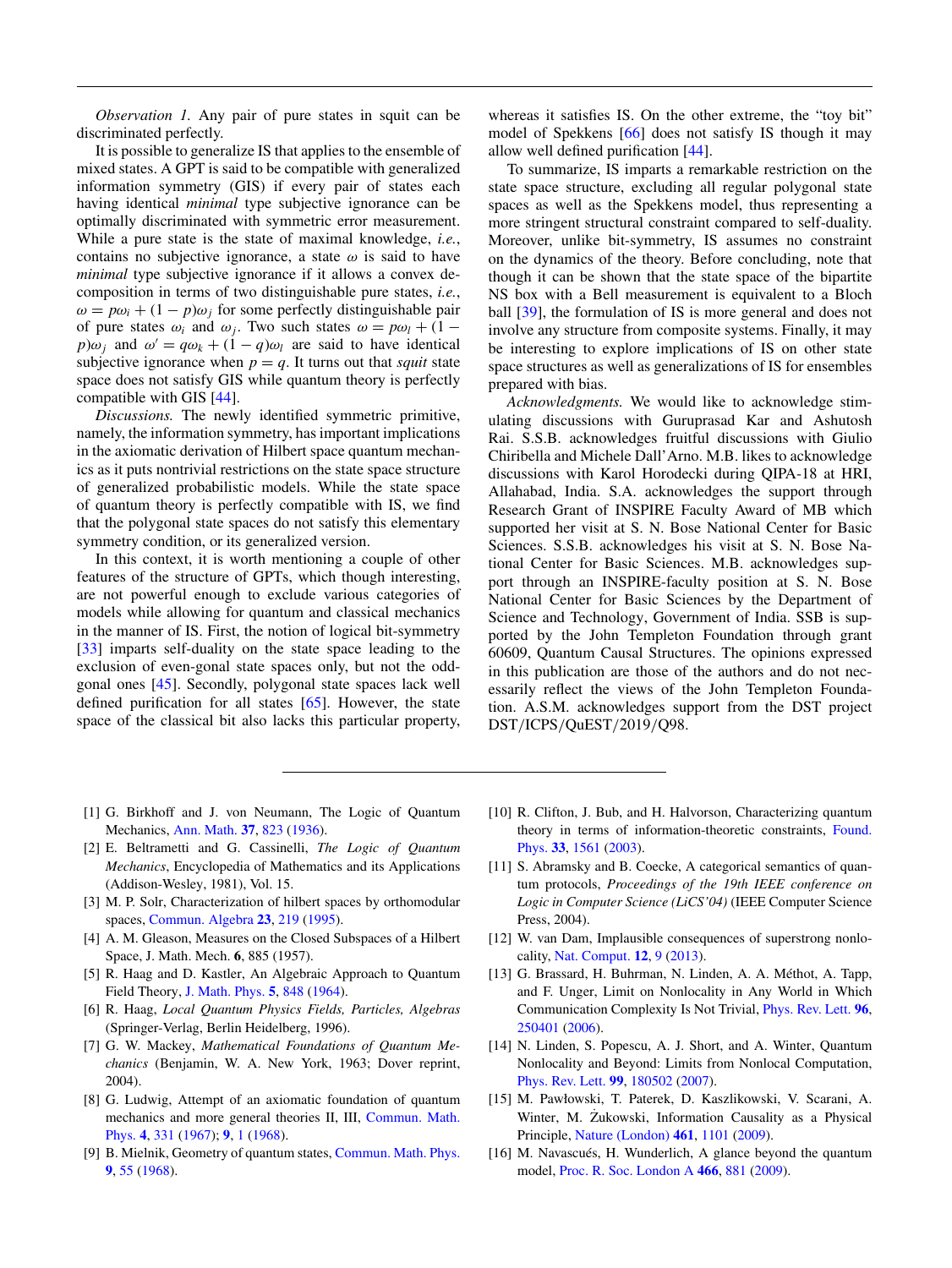- <span id="page-4-0"></span>[17] T. Fritz, A. B. Sainz, R. Augusiak, J. B. Brask, R. Chaves, A. Leverrier, and A. Acín, Local orthogonality as a multipartite principle for quantum correlations, [Nat. Commun.](https://doi.org/10.1038/ncomms3263) **[4](https://doi.org/10.1038/ncomms3263)**, [2263](https://doi.org/10.1038/ncomms3263) [\(2013\)](https://doi.org/10.1038/ncomms3263).
- [18] S. Das, M. Banik, A. Rai, MD R. Gazi, and S. Kunkri, Hardy's nonlocality argument as a witness for postquantum correlations, [Phys. Rev. A](https://doi.org/10.1103/PhysRevA.87.012112) **[87](https://doi.org/10.1103/PhysRevA.87.012112)**, [012112](https://doi.org/10.1103/PhysRevA.87.012112) [\(2013\)](https://doi.org/10.1103/PhysRevA.87.012112).
- [19] S. Kunkri, M. Banik, and S. Ghosh, Nonlocal correlations in a macroscopic measurement scenario, [Phys. Rev. A](https://doi.org/10.1103/PhysRevA.95.022116) **[95](https://doi.org/10.1103/PhysRevA.95.022116)**, [022116](https://doi.org/10.1103/PhysRevA.95.022116) [\(2017\)](https://doi.org/10.1103/PhysRevA.95.022116).
- [20] S. S. Bhattacharya, B. Paul, A. Roy, A. Mukherjee, C. Jebaratnam, and M. Banik, Improvement in device-independent witnessing of genuine tripartite entanglement by local marginals, [Phys. Rev. A](https://doi.org/10.1103/PhysRevA.95.042130) **[95](https://doi.org/10.1103/PhysRevA.95.042130)**, [042130](https://doi.org/10.1103/PhysRevA.95.042130) [\(2017\)](https://doi.org/10.1103/PhysRevA.95.042130).
- [21] S. Aravinda, A. Mukherjee, and M. Banik, Exclusivity principle and unphysicality of the Garg-Mermin correlation, [Phys. Rev. A](https://doi.org/10.1103/PhysRevA.98.012116) **[98](https://doi.org/10.1103/PhysRevA.98.012116)**, [012116](https://doi.org/10.1103/PhysRevA.98.012116) [\(2018\)](https://doi.org/10.1103/PhysRevA.98.012116).
- [22] V. Scarani, The device-independent outlook on quantum physics (lecture notes on the power of Bell's theorem), Acta Phys. Slovaca **62**, 347 (2012).
- [23] N. Brunner, D. Cavalcanti, S. Pironio, V. Scarani, and S. Wehner, Bell nonlocality, [Rev. Mod. Phys.](https://doi.org/10.1103/RevModPhys.86.419) **[86](https://doi.org/10.1103/RevModPhys.86.419)**, [419](https://doi.org/10.1103/RevModPhys.86.419) [\(2014\)](https://doi.org/10.1103/RevModPhys.86.419).
- [24] L. Hardy, Quantum Theory From Five Reasonable Axioms, [arXiv:quant-ph/0101012.](http://arxiv.org/abs/arXiv:quant-ph/0101012)
- [25] S. Aaronson, Is Quantum Mechanics An Island In Theoryspace?, [arXiv:quant-ph/0401062.](http://arxiv.org/abs/arXiv:quant-ph/0401062)
- [26] J. Barrett, Information processing in generalized probabilistic theories, [Phys. Rev. A](https://doi.org/10.1103/PhysRevA.75.032304) **[75](https://doi.org/10.1103/PhysRevA.75.032304)**, [032304](https://doi.org/10.1103/PhysRevA.75.032304) [\(2007\)](https://doi.org/10.1103/PhysRevA.75.032304).
- [27] H. Barnum, S. Beigi, S. Boixo, M. B. Elliott, and S. Wehner, Local Quantum Measurement and No-Signaling Imply Quantum Correlations, [Phys. Rev. Lett.](https://doi.org/10.1103/PhysRevLett.104.140401) **[104](https://doi.org/10.1103/PhysRevLett.104.140401)**, [140401](https://doi.org/10.1103/PhysRevLett.104.140401) [\(2010\)](https://doi.org/10.1103/PhysRevLett.104.140401).
- [28] A. Acn, R. Augusiak, D. Cavalcanti, C. Hadley, J. K. Korbicz, M. Lewenstein, Ll. Masanes, and M. Piani, Unified Framework [for Correlations in Terms of Local Quantum Observables,](https://doi.org/10.1103/PhysRevLett.104.140404) Phys. Rev. Lett. **[104](https://doi.org/10.1103/PhysRevLett.104.140404)**, [140404](https://doi.org/10.1103/PhysRevLett.104.140404) [\(2010\)](https://doi.org/10.1103/PhysRevLett.104.140404).
- [29] J. Oppenheim and S. Wehner, The uncertainty principle determines the non-locality of quantum mechanics, [Science](https://doi.org/10.1126/science.1192065) **[330](https://doi.org/10.1126/science.1192065)**, [1072](https://doi.org/10.1126/science.1192065) [\(2010\)](https://doi.org/10.1126/science.1192065).
- [30] L. Masanes and M. P. Müller, A derivation of quantum theory from physical requirements, [New J. Phys.](https://doi.org/10.1088/1367-2630/13/6/063001) **[13](https://doi.org/10.1088/1367-2630/13/6/063001)**, [063001](https://doi.org/10.1088/1367-2630/13/6/063001) [\(2011\)](https://doi.org/10.1088/1367-2630/13/6/063001).
- [31] G. Chiribella, G. M. D'Ariano, and P. Perinotti, Informational derivation of quantum theory, [Phys. Rev. A](https://doi.org/10.1103/PhysRevA.84.012311) **[84](https://doi.org/10.1103/PhysRevA.84.012311)**, [012311](https://doi.org/10.1103/PhysRevA.84.012311) [\(2011\)](https://doi.org/10.1103/PhysRevA.84.012311).
- [32] B. Dakic and C. Brukner, Quantum Theory and Beyond: Is Entanglement Special? in *Deep Beauty. Understanding the Quantum World through Mathematical Innovation*, edited by H. Halvorson (Cambridge University Press, New York, 2011).
- [33] M. P. Mller and C. Ududec, Structure of Reversible Compu[tation Determines the Self-Duality of Quantum Theory,](https://doi.org/10.1103/PhysRevLett.108.130401) Phys. Rev. Lett. **[108](https://doi.org/10.1103/PhysRevLett.108.130401)**, [130401](https://doi.org/10.1103/PhysRevLett.108.130401) [\(2012\)](https://doi.org/10.1103/PhysRevLett.108.130401).
- [34] C. Pfister and S. Wehner, An information-theoretic principle [implies that any discrete physical theory is classical,](https://doi.org/10.1038/ncomms2821) Nat. Commun. **[4](https://doi.org/10.1038/ncomms2821)**, [1851](https://doi.org/10.1038/ncomms2821) [\(2013\)](https://doi.org/10.1038/ncomms2821).
- [35] M. Banik, MD. R. Gazi, S. Ghosh, and G. Kar, Degree of complementarity determines the nonlocality in quantum mechanics, [Phys. Rev. A](https://doi.org/10.1103/PhysRevA.87.052125) **[87](https://doi.org/10.1103/PhysRevA.87.052125)**, [052125](https://doi.org/10.1103/PhysRevA.87.052125) [\(2013\)](https://doi.org/10.1103/PhysRevA.87.052125).
- [36] A. Cabello, Simple Explanation of the Quantum Violation of a Fundamental Inequality, [Phys. Rev. Lett.](https://doi.org/10.1103/PhysRevLett.110.060402) **[110](https://doi.org/10.1103/PhysRevLett.110.060402)**, [060402](https://doi.org/10.1103/PhysRevLett.110.060402) [\(2013\)](https://doi.org/10.1103/PhysRevLett.110.060402).
- [37] M. Banik, S. S. Bhattacharya, A. Mukherjee, A. Roy, A. Ambainis, and A. Rai, Limited preparation contextuality in

[quantum theory and its relation to the Cirel'son bound,](https://doi.org/10.1103/PhysRevA.92.030103) Phys. Rev. A **[92](https://doi.org/10.1103/PhysRevA.92.030103)**, [030103\(R\)](https://doi.org/10.1103/PhysRevA.92.030103) [\(2015\)](https://doi.org/10.1103/PhysRevA.92.030103).

- [38] G. Chiribella and X. Yuan, Bridging the gap between general probabilistic theories and the device-independent framework for nonlocality and contextuality, [Inf. Comput.](https://doi.org/10.1016/j.ic.2016.02.006) **[250](https://doi.org/10.1016/j.ic.2016.02.006)**, [15](https://doi.org/10.1016/j.ic.2016.02.006) [\(2016\)](https://doi.org/10.1016/j.ic.2016.02.006).
- [39] L. Czekaj, M. Horodecki, and T. Tylec, Bell measurement ruling out supraquantum correlations, [Phys. Rev. A](https://doi.org/10.1103/PhysRevA.98.032117) **[98](https://doi.org/10.1103/PhysRevA.98.032117)**, [032117](https://doi.org/10.1103/PhysRevA.98.032117) [\(2018\)](https://doi.org/10.1103/PhysRevA.98.032117).
- [40] M. Krumm and M. P. Mueller, Quantum computation is the [unique reversible circuit model for which bits are balls,](https://doi.org/10.1038/s41534-018-0123-x) npj Quantum Inf. **[5](https://doi.org/10.1038/s41534-018-0123-x)**, [7](https://doi.org/10.1038/s41534-018-0123-x) [\(2019\)](https://doi.org/10.1038/s41534-018-0123-x).
- [41] A. Cabello, Quantum correlations from simple assumptions, [Phys. Rev. A](https://doi.org/10.1103/PhysRevA.100.032120) **[100](https://doi.org/10.1103/PhysRevA.100.032120)**, [032120](https://doi.org/10.1103/PhysRevA.100.032120) [\(2019\)](https://doi.org/10.1103/PhysRevA.100.032120).
- [42] S. Watanabe, Symmetry of Physical Laws Part I. Symmetry in Space-Time and Balance Theorems, [Rev. Mod. Phys.](https://doi.org/10.1103/RevModPhys.27.26) **[27](https://doi.org/10.1103/RevModPhys.27.26)**, [26](https://doi.org/10.1103/RevModPhys.27.26) [\(1955\)](https://doi.org/10.1103/RevModPhys.27.26).
- [43] [D. J. Gross, The role of symmetry in fundamental physics,](https://doi.org/10.1073/pnas.93.25.14256) Proc. Natl. Acad. Sci. USA **[93](https://doi.org/10.1073/pnas.93.25.14256)**, [14256](https://doi.org/10.1073/pnas.93.25.14256) [\(1996\)](https://doi.org/10.1073/pnas.93.25.14256).
- [44] See Supplemental Materials at [http://link.aps.org/supplemental/](http://link.aps.org/supplemental/10.1103/PhysRevA.100.060101) 10.1103/PhysRevA.100.060101
- [45] P. Janotta, C. Gogolin, J. Barrett, and N. Brunner, Limits on nonlocal correlations from the structure of the local state space, [New J. Phys.](https://doi.org/10.1088/1367-2630/13/6/063024) **[13](https://doi.org/10.1088/1367-2630/13/6/063024)**, [063024](https://doi.org/10.1088/1367-2630/13/6/063024) [\(2011\)](https://doi.org/10.1088/1367-2630/13/6/063024).
- [46] The property of duality is often assumed as a starting point in derivations of quantum theory and referred to as the "norestriction hypothesis" [31]. However, recently it has been shown that the set of "almost-quantum correlations" violates the no-restriction hypothesis [A. B. Sainz, Y. Guryanova, A. Acn, and M. Navascus, Almost-Quantum Correlations Violate the No-Restriction Hypothesis, [Phys. Rev. Lett.](https://doi.org/10.1103/PhysRevLett.120.200402) **[120](https://doi.org/10.1103/PhysRevLett.120.200402)**, [200402](https://doi.org/10.1103/PhysRevLett.120.200402) [\(2018\)](https://doi.org/10.1103/PhysRevLett.120.200402)].
- [47] C. W. Helstrom, Quantum Detection and Estimation Theory, [J. Stat. Phys.](https://doi.org/10.1007/BF01007479) **[1](https://doi.org/10.1007/BF01007479)**, [231](https://doi.org/10.1007/BF01007479) [\(1969\)](https://doi.org/10.1007/BF01007479).
- [48] A. S. Holevo, Statistical decision theory for quantum systems, [J. Multivariate Anal.](https://doi.org/10.1016/0047-259X(73)90028-6) **[3](https://doi.org/10.1016/0047-259X(73)90028-6)**, [337](https://doi.org/10.1016/0047-259X(73)90028-6) [\(1973\)](https://doi.org/10.1016/0047-259X(73)90028-6).
- [49] H. Yuen, R. Kennedy, and M. Lax, Optimum testing of multiple [hypotheses in quantum detection theory,](https://doi.org/10.1109/TIT.1975.1055351) IEEE Trans. Inf. Theory **[21](https://doi.org/10.1109/TIT.1975.1055351)**, [125](https://doi.org/10.1109/TIT.1975.1055351) [\(1975\)](https://doi.org/10.1109/TIT.1975.1055351).
- [50] G. Kimura, T. Miyadera, and H. Imai, Optimal State Discrimination in General Probabilistic Theories, [Phys. Rev. A](https://doi.org/10.1103/PhysRevA.79.062306) **[79](https://doi.org/10.1103/PhysRevA.79.062306)**, [062306](https://doi.org/10.1103/PhysRevA.79.062306) [\(2009\)](https://doi.org/10.1103/PhysRevA.79.062306).
- [51] K. Nuida, G. Kimura, and T. Miyadera, Optimal Observables for Minimum-Error State Discrimination in General Probabilistic Theories, [J. Math. Phys.](https://doi.org/10.1063/1.3479008) **[51](https://doi.org/10.1063/1.3479008)**, [093505](https://doi.org/10.1063/1.3479008) [\(2010\)](https://doi.org/10.1063/1.3479008).
- [52] J. Bae, Won-Young Hwang, and Yeong-Deok Han, No-Signaling Principle Can Determine Optimal Quantum State Discrimination, [Phys. Rev. Lett.](https://doi.org/10.1103/PhysRevLett.107.170403) **[107](https://doi.org/10.1103/PhysRevLett.107.170403)**, [170403](https://doi.org/10.1103/PhysRevLett.107.170403) [\(2011\)](https://doi.org/10.1103/PhysRevLett.107.170403).
- [53] J. Bae, D.-G. Kim, L-C. Kwek, Structure of Optimal State Discrimination in Generalized Probabilistic Theories, [Entropy](https://doi.org/10.3390/e18020039) **[18](https://doi.org/10.3390/e18020039)**, [39](https://doi.org/10.3390/e18020039) [\(2016\)](https://doi.org/10.3390/e18020039).
- [54] S. Popescu and D. Rohrlich, Quantum nonlocality as an axiom, [Found. Phys.](https://doi.org/10.1007/BF02058098) **[24](https://doi.org/10.1007/BF02058098)**, [379](https://doi.org/10.1007/BF02058098) [\(1994\)](https://doi.org/10.1007/BF02058098).
- [55] P. Janotta and R. Lal, Generalized probabilistic theories without the no-restriction hypothesis, [Phys. Rev. A](https://doi.org/10.1103/PhysRevA.87.052131) **[87](https://doi.org/10.1103/PhysRevA.87.052131)**, [052131](https://doi.org/10.1103/PhysRevA.87.052131) [\(2013\)](https://doi.org/10.1103/PhysRevA.87.052131).
- [56] S. Weis, Duality of non-exposed faces, J. Convex Analysis **19**, 815 (2012).
- [57] S. Massar and M. K. Patra, Information and communication in polygon theories, [Phys. Rev. A](https://doi.org/10.1103/PhysRevA.89.052124) **[89](https://doi.org/10.1103/PhysRevA.89.052124)**, [052124](https://doi.org/10.1103/PhysRevA.89.052124) [\(2014\)](https://doi.org/10.1103/PhysRevA.89.052124).